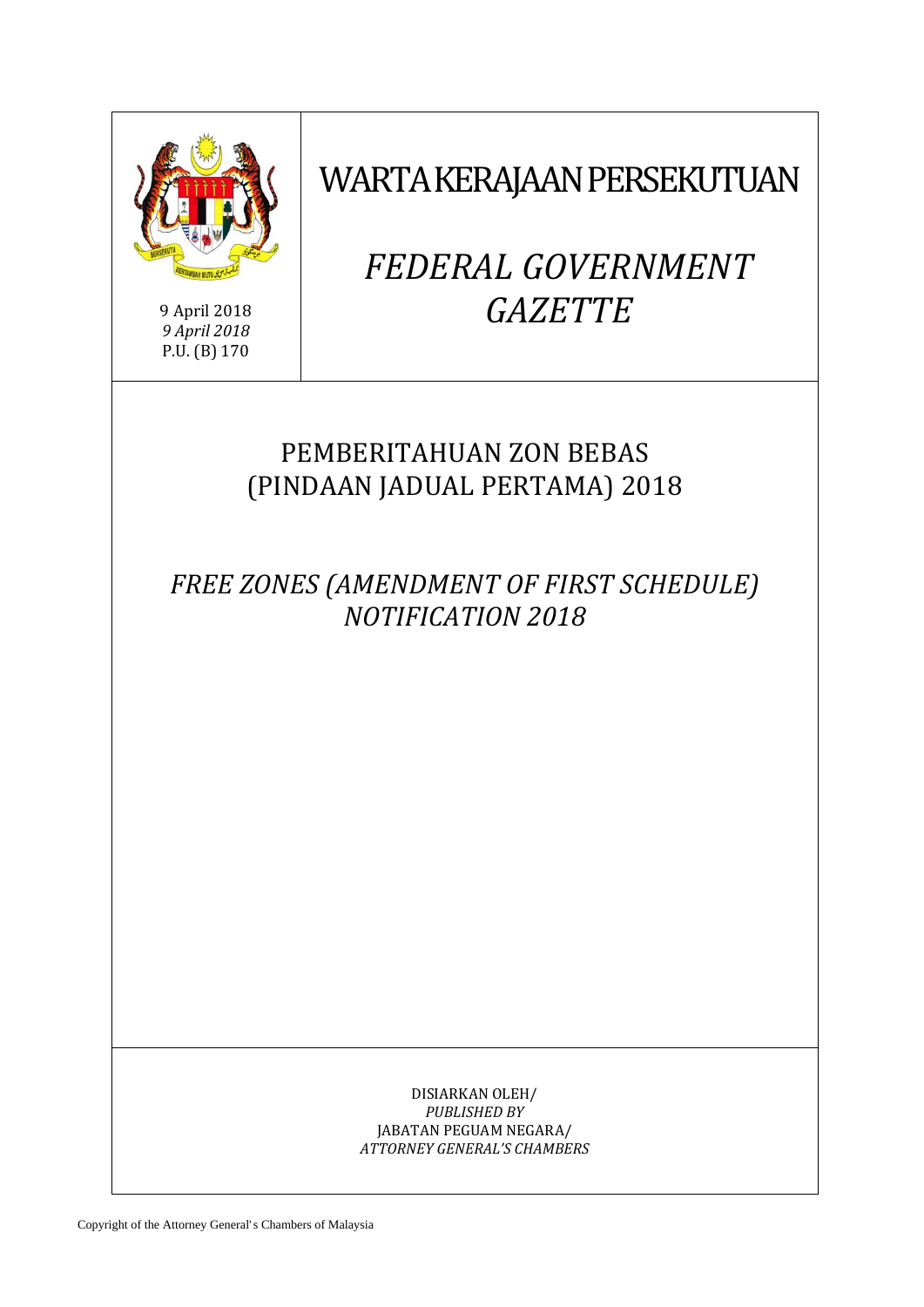#### AKTA ZON BEBAS 1990

#### PEMBERITAHUAN ZON BEBAS (PINDAAN JADUAL PERTAMA) 2018

PADA menjalankan kuasa yang diberikan oleh subseksyen 10(2) Akta Zon Bebas 1990 [*Akta 438*], Menteri membuat pemberitahuan yang berikut:

#### **Nama dan permulaan kuat kuasa**

1. (1) Pemberitahuan ini bolehlah dinamakan **Pemberitahuan Zon Bebas (Pindaan Jadual Pertama) 2018**.

(2) Pemberitahuan ini mula berkuat kuasa pada 10 April 2018.

## **Pindaan Jadual Pertama**

2. Jadual Pertama kepada Akta Zon Bebas 1990 dipinda dengan memasukkan selepas butiran 19 butiran yang berikut:

 $(1)$  (2)

#### *Nama bagi Zon Perdagangan Bebas Aktiviti-aktiviti*

"20. Zon Perdagangan Bebas, Tanjung Perdagangan". Langsat, Mukim Sungai Tiram Daerah Johor Bahru, Johor:

 Kawasan yang terletak di Mukim Sungai Tiram, Daerah Johor Bahru, Johor, dilingkungi oleh garisan kelabu sebagaimana yang ditunjukkan dalam Pelan *Warta* PW50082 yang disimpan di Pejabat Pengarah Ukur dan Pemetaan, Johor.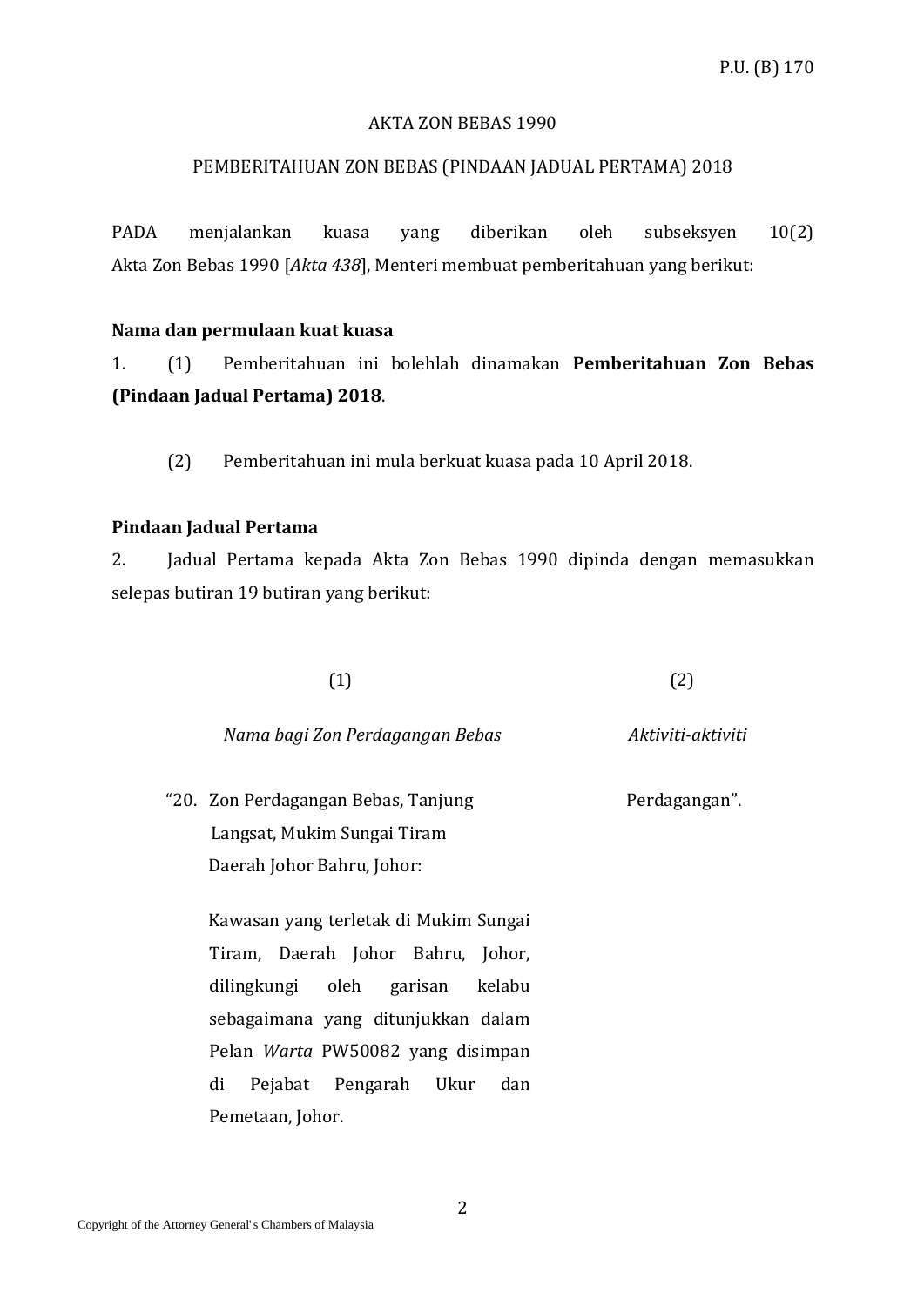Bertarikh 5 April 2018 [SULIT KE.HD (122) 009/17-8/ SK-2; Perb. (c)0.217/7 JLD.10(SK2)(9); PN(PU2)485/VIII]

> DATUK SERI JOHARI BIN ABDUL GHANI *Menteri Kewangan Kedua*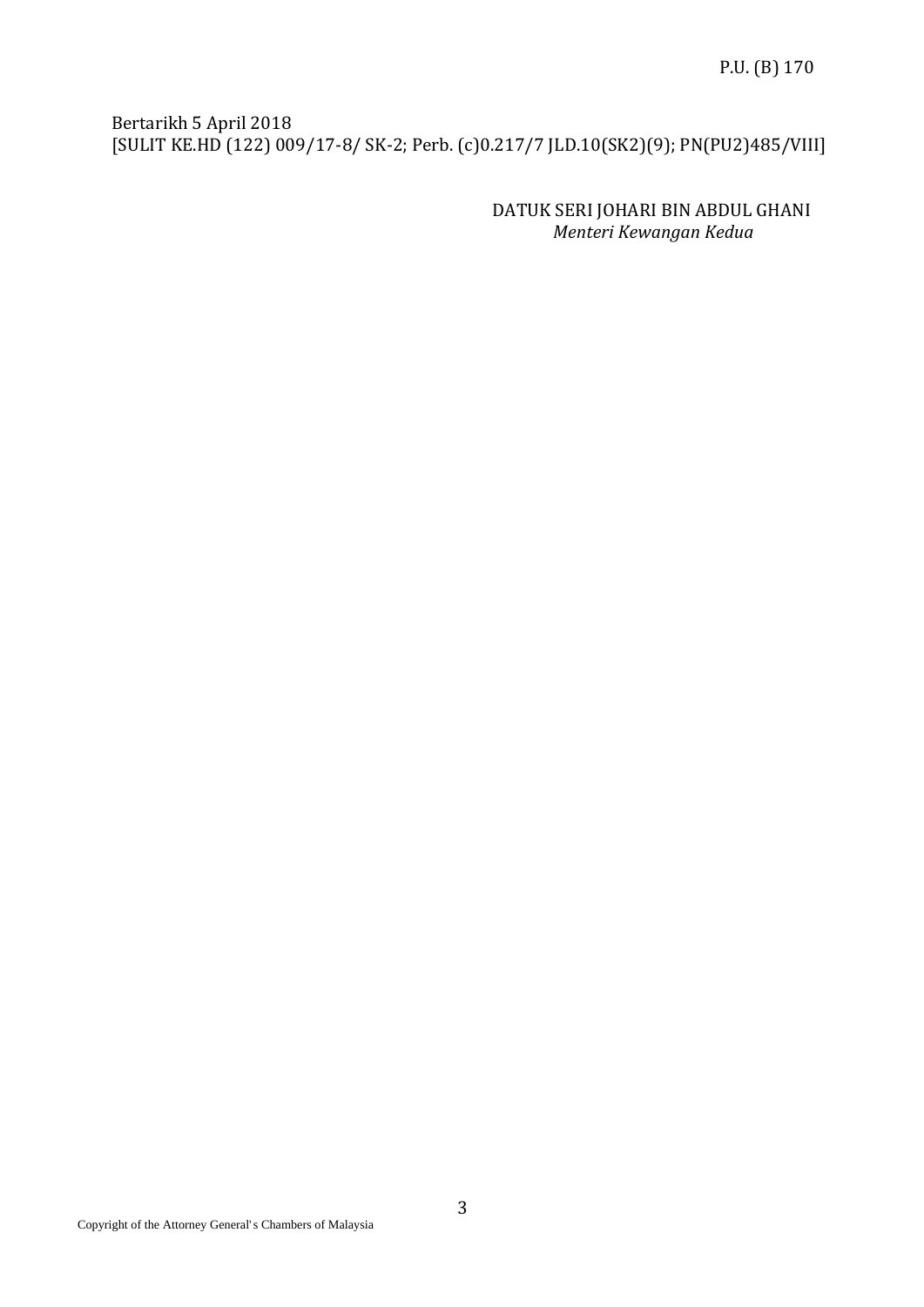## FREE ZONES ACT 1990

# FREE ZONES (AMENDMENT OF FIRST SCHEDULE) NOTIFICATION 2018

IN exercise of the powers conferred by subsection 10(2) of the Free Zones Act 1990 [*Act 438*], the Minister makes the following notification:

#### **Citation and commencement**

1. (1) This notification may be cited as the **Free Zones (Amendment of First Schedule) Notification 2018**.

(2) This Notification comes into operation on 10 April 2018.

#### **Amendment of First Schedule**

2. The First Schedule to the Free Zones Act 1990 is amended by inserting after item 19 the following item:

| (1) | (2) |
|-----|-----|
|-----|-----|

| Name of Free Commercial Zone | Activities |
|------------------------------|------------|
|------------------------------|------------|

"20. Free Commercial Zone, Tanjung The Commercial". Langsat, Mukim of Sungai Tiram District of Johor Bahru, Johor:

 The area situated in the Mukim of Sungai Tiram, District of Johor Bahru, Johor, bounded by the grey line as shown in the *Gazette* Plan PW50082 deposited in the Office of the Director of Survey and Mapping, Johor.